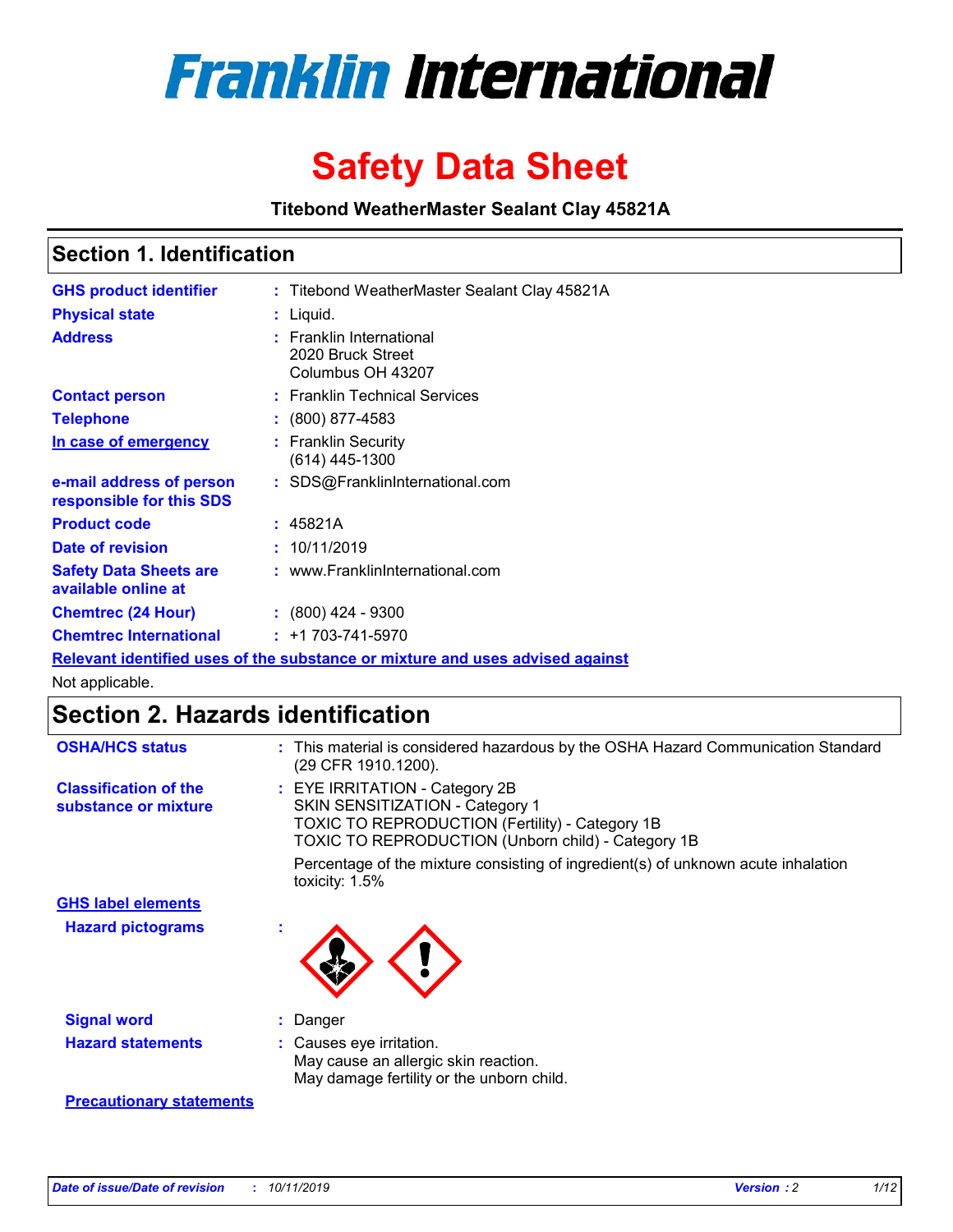### **Section 2. Hazards identification**

| <b>Prevention</b>                          | : Obtain special instructions before use. Do not handle until all safety precautions have<br>been read and understood. Wear protective gloves. Wear eye or face protection.<br>Wear protective clothing. Avoid breathing vapor. Wash hands thoroughly after handling.<br>Contaminated work clothing must not be allowed out of the workplace.                                                        |
|--------------------------------------------|------------------------------------------------------------------------------------------------------------------------------------------------------------------------------------------------------------------------------------------------------------------------------------------------------------------------------------------------------------------------------------------------------|
| <b>Response</b>                            | : IF exposed or concerned: Get medical attention. IF ON SKIN: Wash with plenty of<br>soap and water. Wash contaminated clothing before reuse. If skin irritation or rash<br>occurs: Get medical attention. IF IN EYES: Rinse cautiously with water for several<br>minutes. Remove contact lenses, if present and easy to do. Continue rinsing. If eye<br>irritation persists: Get medical attention. |
| <b>Storage</b>                             | : Store locked up.                                                                                                                                                                                                                                                                                                                                                                                   |
| <b>Disposal</b>                            | : Dispose of contents and container in accordance with all local, regional, national and<br>international regulations.                                                                                                                                                                                                                                                                               |
| <b>Hazards not otherwise</b><br>classified | : Product generates methanol during cure.                                                                                                                                                                                                                                                                                                                                                            |
|                                            |                                                                                                                                                                                                                                                                                                                                                                                                      |

### **Section 3. Composition/information on ingredients**

| <b>Substance/mixture</b><br>: Mixture                |               |                     |
|------------------------------------------------------|---------------|---------------------|
| Ingredient name                                      | $\frac{9}{6}$ | <b>CAS number</b>   |
| 3-aminopropyltriethoxysilane<br>Dibutyltin dilaurate | צ≥<br>≤0.3    | 919-30-2<br>77-58-7 |

Any concentration shown as a range is to protect confidentiality or is due to batch variation.

**There are no additional ingredients present which, within the current knowledge of the supplier and in the concentrations applicable, are classified as hazardous to health or the environment and hence require reporting in this section.**

**Occupational exposure limits, if available, are listed in Section 8.**

### **Section 4. First aid measures**

| <b>Description of necessary first aid measures</b> |                                                                                                                                                                                                                                                                                                                                                                                                                                                                                                                                                                                                                                                                                                                                                                           |  |  |  |
|----------------------------------------------------|---------------------------------------------------------------------------------------------------------------------------------------------------------------------------------------------------------------------------------------------------------------------------------------------------------------------------------------------------------------------------------------------------------------------------------------------------------------------------------------------------------------------------------------------------------------------------------------------------------------------------------------------------------------------------------------------------------------------------------------------------------------------------|--|--|--|
| <b>Eye contact</b>                                 | : Immediately flush eyes with plenty of water, occasionally lifting the upper and lower<br>eyelids. Check for and remove any contact lenses. Continue to rinse for at least 10<br>minutes. If irritation persists, get medical attention.                                                                                                                                                                                                                                                                                                                                                                                                                                                                                                                                 |  |  |  |
| <b>Inhalation</b>                                  | : Remove victim to fresh air and keep at rest in a position comfortable for breathing. If<br>not breathing, if breathing is irregular or if respiratory arrest occurs, provide artificial<br>respiration or oxygen by trained personnel. It may be dangerous to the person providing<br>aid to give mouth-to-mouth resuscitation. Get medical attention. If unconscious, place<br>in recovery position and get medical attention immediately. Maintain an open airway.<br>Loosen tight clothing such as a collar, tie, belt or waistband. In case of inhalation of<br>decomposition products in a fire, symptoms may be delayed. The exposed person may<br>need to be kept under medical surveillance for 48 hours.                                                       |  |  |  |
| <b>Skin contact</b>                                | : Wash with plenty of soap and water. Remove contaminated clothing and shoes. Wash<br>contaminated clothing thoroughly with water before removing it, or wear gloves.<br>Continue to rinse for at least 10 minutes. Get medical attention. In the event of any<br>complaints or symptoms, avoid further exposure. Wash clothing before reuse. Clean<br>shoes thoroughly before reuse.                                                                                                                                                                                                                                                                                                                                                                                     |  |  |  |
| <b>Ingestion</b>                                   | : Wash out mouth with water. Remove dentures if any. Remove victim to fresh air and<br>keep at rest in a position comfortable for breathing. If material has been swallowed and<br>the exposed person is conscious, give small quantities of water to drink. Stop if the<br>exposed person feels sick as vomiting may be dangerous. Do not induce vomiting<br>unless directed to do so by medical personnel. If vomiting occurs, the head should be<br>kept low so that vomit does not enter the lungs. Get medical attention. Never give<br>anything by mouth to an unconscious person. If unconscious, place in recovery position<br>and get medical attention immediately. Maintain an open airway. Loosen tight clothing<br>such as a collar, tie, belt or waistband. |  |  |  |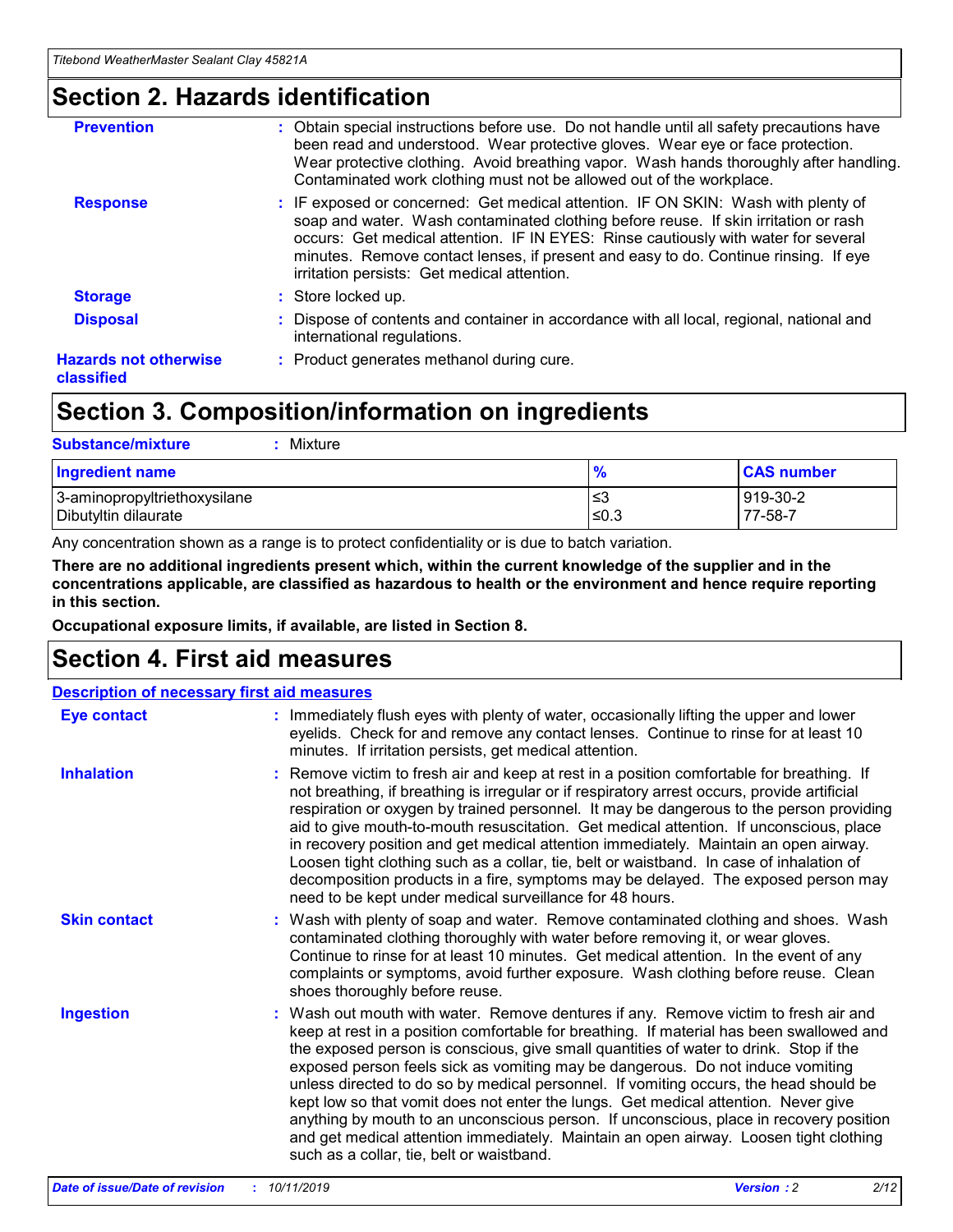## **Section 4. First aid measures**

| Most important symptoms/effects, acute and delayed |                                       |                                                                                                                                                                                                                                                                                                                                                                                                                 |  |  |  |
|----------------------------------------------------|---------------------------------------|-----------------------------------------------------------------------------------------------------------------------------------------------------------------------------------------------------------------------------------------------------------------------------------------------------------------------------------------------------------------------------------------------------------------|--|--|--|
|                                                    | <b>Potential acute health effects</b> |                                                                                                                                                                                                                                                                                                                                                                                                                 |  |  |  |
| <b>Eye contact</b>                                 |                                       | : May cause eye irritation.                                                                                                                                                                                                                                                                                                                                                                                     |  |  |  |
| <b>Inhalation</b>                                  |                                       | : No known significant effects or critical hazards.                                                                                                                                                                                                                                                                                                                                                             |  |  |  |
| <b>Skin contact</b>                                |                                       | : May cause skin irritation.                                                                                                                                                                                                                                                                                                                                                                                    |  |  |  |
| <b>Ingestion</b>                                   |                                       | : No known significant effects or critical hazards.                                                                                                                                                                                                                                                                                                                                                             |  |  |  |
| Over-exposure signs/symptoms                       |                                       |                                                                                                                                                                                                                                                                                                                                                                                                                 |  |  |  |
| <b>Eye contact</b>                                 |                                       | : Adverse symptoms may include the following:<br>irritation<br>watering<br>redness                                                                                                                                                                                                                                                                                                                              |  |  |  |
| <b>Inhalation</b>                                  |                                       | : Adverse symptoms may include the following:<br>reduced fetal weight<br>increase in fetal deaths<br>skeletal malformations                                                                                                                                                                                                                                                                                     |  |  |  |
| <b>Skin contact</b>                                |                                       | : Adverse symptoms may include the following:<br>irritation<br>redness<br>reduced fetal weight<br>increase in fetal deaths<br>skeletal malformations                                                                                                                                                                                                                                                            |  |  |  |
| <b>Ingestion</b>                                   |                                       | : Adverse symptoms may include the following:<br>reduced fetal weight<br>increase in fetal deaths<br>skeletal malformations                                                                                                                                                                                                                                                                                     |  |  |  |
|                                                    |                                       | <b>Indication of immediate medical attention and special treatment needed, if necessary</b>                                                                                                                                                                                                                                                                                                                     |  |  |  |
| <b>Notes to physician</b>                          |                                       | : In case of inhalation of decomposition products in a fire, symptoms may be delayed.<br>The exposed person may need to be kept under medical surveillance for 48 hours.                                                                                                                                                                                                                                        |  |  |  |
| <b>Specific treatments</b>                         |                                       | : No specific treatment.                                                                                                                                                                                                                                                                                                                                                                                        |  |  |  |
| <b>Protection of first-aiders</b>                  |                                       | : No action shall be taken involving any personal risk or without suitable training. If it is<br>suspected that fumes are still present, the rescuer should wear an appropriate mask or<br>self-contained breathing apparatus. It may be dangerous to the person providing aid to<br>give mouth-to-mouth resuscitation. Wash contaminated clothing thoroughly with water<br>before removing it, or wear gloves. |  |  |  |

**See toxicological information (Section 11)**

### **Section 5. Fire-fighting measures**

| <b>Extinguishing media</b>                             |                                                                                                                                                                                                     |
|--------------------------------------------------------|-----------------------------------------------------------------------------------------------------------------------------------------------------------------------------------------------------|
| <b>Suitable extinguishing</b><br>media                 | : Use an extinguishing agent suitable for the surrounding fire.                                                                                                                                     |
| <b>Unsuitable extinguishing</b><br>media               | : None known.                                                                                                                                                                                       |
| <b>Specific hazards arising</b><br>from the chemical   | : In a fire or if heated, a pressure increase will occur and the container may burst.                                                                                                               |
| <b>Hazardous thermal</b><br>decomposition products     | : Decomposition products may include the following materials:<br>carbon dioxide<br>carbon monoxide<br>nitrogen oxides<br>metal oxide/oxides                                                         |
| <b>Special protective actions</b><br>for fire-fighters | : Promptly isolate the scene by removing all persons from the vicinity of the incident if<br>there is a fire. No action shall be taken involving any personal risk or without suitable<br>training. |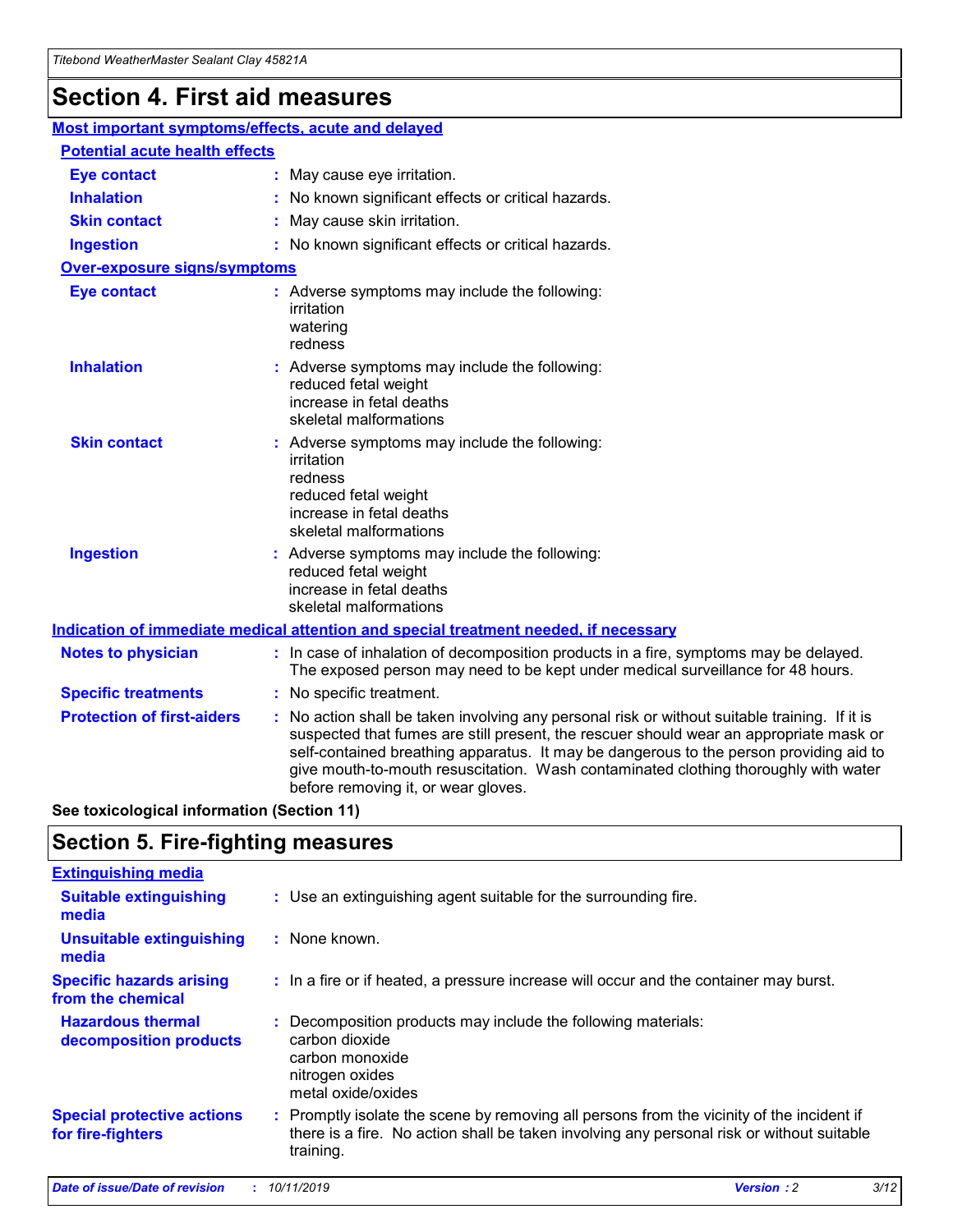### **Section 5. Fire-fighting measures**

**Special protective equipment for fire-fighters** Fire-fighters should wear appropriate protective equipment and self-contained breathing **:** apparatus (SCBA) with a full face-piece operated in positive pressure mode.

### **Section 6. Accidental release measures**

#### **Personal precautions, protective equipment and emergency procedures**

| For non-emergency<br>personnel                               | : No action shall be taken involving any personal risk or without suitable training.<br>Evacuate surrounding areas. Keep unnecessary and unprotected personnel from<br>entering. Do not touch or walk through spilled material. Avoid breathing vapor or mist.<br>Provide adequate ventilation. Wear appropriate respirator when ventilation is<br>inadequate. Put on appropriate personal protective equipment.                                                                                                                                                                                                                                                                                             |
|--------------------------------------------------------------|--------------------------------------------------------------------------------------------------------------------------------------------------------------------------------------------------------------------------------------------------------------------------------------------------------------------------------------------------------------------------------------------------------------------------------------------------------------------------------------------------------------------------------------------------------------------------------------------------------------------------------------------------------------------------------------------------------------|
|                                                              | For emergency responders : If specialized clothing is required to deal with the spillage, take note of any information in<br>Section 8 on suitable and unsuitable materials. See also the information in "For non-<br>emergency personnel".                                                                                                                                                                                                                                                                                                                                                                                                                                                                  |
| <b>Environmental precautions</b>                             | : Avoid dispersal of spilled material and runoff and contact with soil, waterways, drains<br>and sewers. Inform the relevant authorities if the product has caused environmental<br>pollution (sewers, waterways, soil or air).                                                                                                                                                                                                                                                                                                                                                                                                                                                                              |
| <b>Methods and materials for containment and cleaning up</b> |                                                                                                                                                                                                                                                                                                                                                                                                                                                                                                                                                                                                                                                                                                              |
| <b>Small spill</b>                                           | : Stop leak if without risk. Move containers from spill area. Dilute with water and mop up<br>if water-soluble. Alternatively, or if water-insoluble, absorb with an inert dry material and<br>place in an appropriate waste disposal container. Dispose of via a licensed waste<br>disposal contractor.                                                                                                                                                                                                                                                                                                                                                                                                     |
| <b>Large spill</b>                                           | : Stop leak if without risk. Move containers from spill area. Approach release from<br>upwind. Prevent entry into sewers, water courses, basements or confined areas. Wash<br>spillages into an effluent treatment plant or proceed as follows. Contain and collect<br>spillage with non-combustible, absorbent material e.g. sand, earth, vermiculite or<br>diatomaceous earth and place in container for disposal according to local regulations<br>(see Section 13). Dispose of via a licensed waste disposal contractor. Contaminated<br>absorbent material may pose the same hazard as the spilled product. Note: see<br>Section 1 for emergency contact information and Section 13 for waste disposal. |

### **Section 7. Handling and storage**

| <b>Precautions for safe handling</b>                                             |                                                                                                                                                                                                                                                                                                                                                                                                                                                                                                                                                                                                                                                                                                                                                                                                                                                  |
|----------------------------------------------------------------------------------|--------------------------------------------------------------------------------------------------------------------------------------------------------------------------------------------------------------------------------------------------------------------------------------------------------------------------------------------------------------------------------------------------------------------------------------------------------------------------------------------------------------------------------------------------------------------------------------------------------------------------------------------------------------------------------------------------------------------------------------------------------------------------------------------------------------------------------------------------|
| <b>Protective measures</b>                                                       | : Put on appropriate personal protective equipment (see Section 8). Persons with a<br>history of skin sensitization problems should not be employed in any process in which<br>this product is used. Avoid exposure - obtain special instructions before use. Avoid<br>exposure during pregnancy. Do not handle until all safety precautions have been read<br>and understood. Do not get in eyes or on skin or clothing. Do not ingest. Avoid<br>breathing vapor or mist. If during normal use the material presents a respiratory hazard,<br>use only with adequate ventilation or wear appropriate respirator. Keep in the original<br>container or an approved alternative made from a compatible material, kept tightly<br>closed when not in use. Empty containers retain product residue and can be hazardous.<br>Do not reuse container. |
| <b>Advice on general</b><br>occupational hygiene                                 | : Eating, drinking and smoking should be prohibited in areas where this material is<br>handled, stored and processed. Workers should wash hands and face before eating,<br>drinking and smoking. Remove contaminated clothing and protective equipment before<br>entering eating areas. See also Section 8 for additional information on hygiene<br>measures.                                                                                                                                                                                                                                                                                                                                                                                                                                                                                    |
| <b>Conditions for safe storage,</b><br>including any<br><b>incompatibilities</b> | Store between the following temperatures: 0 to 120 $^{\circ}$ C (32 to 248 $^{\circ}$ F). Store in<br>accordance with local regulations. Store in original container protected from direct<br>sunlight in a dry, cool and well-ventilated area, away from incompatible materials (see<br>Section 10) and food and drink. Store locked up. Keep container tightly closed and<br>sealed until ready for use. Containers that have been opened must be carefully<br>resealed and kept upright to prevent leakage. Do not store in unlabeled containers.<br>Use appropriate containment to avoid environmental contamination. See Section 10 for<br>incompatible materials before handling or use.                                                                                                                                                   |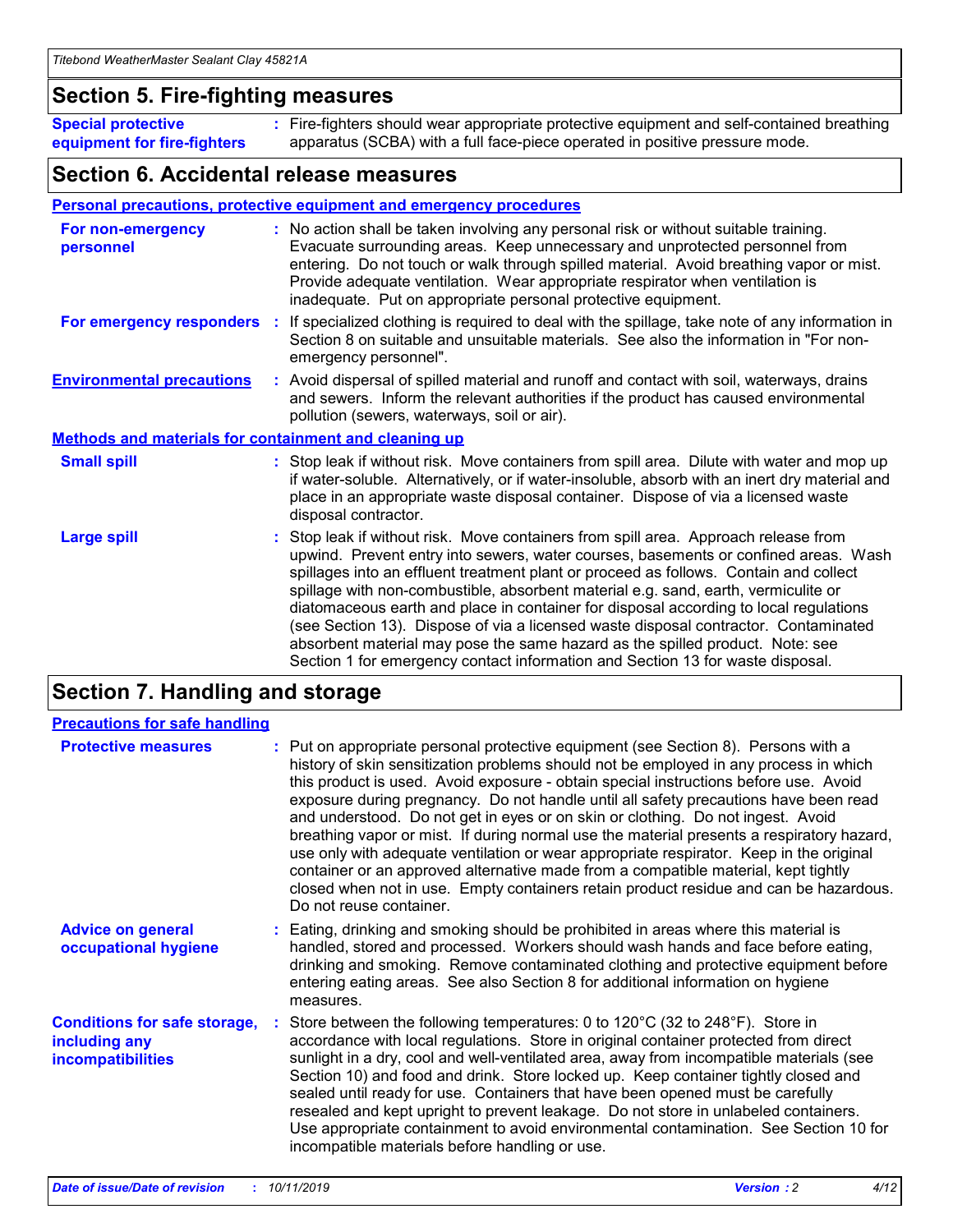## **Section 8. Exposure controls/personal protection**

#### **Control parameters**

#### **Occupational exposure limits**

| <b>Ingredient name</b>                               |    |                        | <b>Exposure limits</b>                                                                                                                                                                                                                                                                                                                                                                                                                                                                                                                                                                                                 |
|------------------------------------------------------|----|------------------------|------------------------------------------------------------------------------------------------------------------------------------------------------------------------------------------------------------------------------------------------------------------------------------------------------------------------------------------------------------------------------------------------------------------------------------------------------------------------------------------------------------------------------------------------------------------------------------------------------------------------|
| 3-aminopropyltriethoxysilane<br>Dibutyltin dilaurate |    |                        | None.<br>ACGIH TLV (United States, 3/2019). Absorbed through skin.<br>Notes: as Sn<br>TWA: $0.1 \text{ mg/m}^3$ , (as Sn) 8 hours.<br>STEL: 0.2 mg/m <sup>3</sup> , (as Sn) 15 minutes.<br>NIOSH REL (United States, 10/2016). Absorbed through skin.<br>Notes: as Sn<br>TWA: 0.1 mg/m <sup>3</sup> , (as Sn) 10 hours.<br>OSHA PEL (United States, 5/2018). Notes: as Sn<br>TWA: 0.1 mg/m <sup>3</sup> , (as Sn) 8 hours.<br>OSHA PEL 1989 (United States, 3/1989). Absorbed through skin.<br>Notes: measured as Sn<br>TWA: 0.1 mg/m <sup>3</sup> , (measured as Sn) 8 hours. Form: Organic                           |
| <b>Appropriate engineering</b><br>controls           |    |                        | : If user operations generate dust, fumes, gas, vapor or mist, use process enclosures,<br>local exhaust ventilation or other engineering controls to keep worker exposure to<br>airborne contaminants below any recommended or statutory limits.                                                                                                                                                                                                                                                                                                                                                                       |
| <b>Environmental exposure</b><br>controls            |    |                        | Emissions from ventilation or work process equipment should be checked to ensure<br>they comply with the requirements of environmental protection legislation. In some<br>cases, fume scrubbers, filters or engineering modifications to the process equipment<br>will be necessary to reduce emissions to acceptable levels.                                                                                                                                                                                                                                                                                          |
| <b>Individual protection measures</b>                |    |                        |                                                                                                                                                                                                                                                                                                                                                                                                                                                                                                                                                                                                                        |
| <b>Hygiene measures</b>                              |    |                        | : Wash hands, forearms and face thoroughly after handling chemical products, before<br>eating, smoking and using the lavatory and at the end of the working period.<br>Appropriate techniques should be used to remove potentially contaminated clothing.<br>Contaminated work clothing should not be allowed out of the workplace. Wash<br>contaminated clothing before reusing. Ensure that eyewash stations and safety<br>showers are close to the workstation location.                                                                                                                                            |
| <b>Eye/face protection</b>                           |    |                        | Safety eyewear complying with an approved standard should be used when a risk<br>assessment indicates this is necessary to avoid exposure to liquid splashes, mists,<br>gases or dusts. If contact is possible, the following protection should be worn, unless<br>the assessment indicates a higher degree of protection: chemical splash goggles.                                                                                                                                                                                                                                                                    |
| <b>Skin protection</b>                               |    |                        |                                                                                                                                                                                                                                                                                                                                                                                                                                                                                                                                                                                                                        |
| <b>Hand protection</b>                               |    |                        | : Chemical-resistant, impervious gloves complying with an approved standard should be<br>worn at all times when handling chemical products if a risk assessment indicates this is<br>necessary. Considering the parameters specified by the glove manufacturer, check<br>during use that the gloves are still retaining their protective properties. It should be<br>noted that the time to breakthrough for any glove material may be different for different<br>glove manufacturers. In the case of mixtures, consisting of several substances, the<br>protection time of the gloves cannot be accurately estimated. |
| <b>Body protection</b>                               |    | handling this product. | Personal protective equipment for the body should be selected based on the task being<br>performed and the risks involved and should be approved by a specialist before                                                                                                                                                                                                                                                                                                                                                                                                                                                |
| <b>Other skin protection</b>                         |    |                        | : Appropriate footwear and any additional skin protection measures should be selected<br>based on the task being performed and the risks involved and should be approved by a<br>specialist before handling this product.                                                                                                                                                                                                                                                                                                                                                                                              |
| <b>Respiratory protection</b>                        | ÷. | aspects of use.        | Based on the hazard and potential for exposure, select a respirator that meets the<br>appropriate standard or certification. Respirators must be used according to a<br>respiratory protection program to ensure proper fitting, training, and other important                                                                                                                                                                                                                                                                                                                                                         |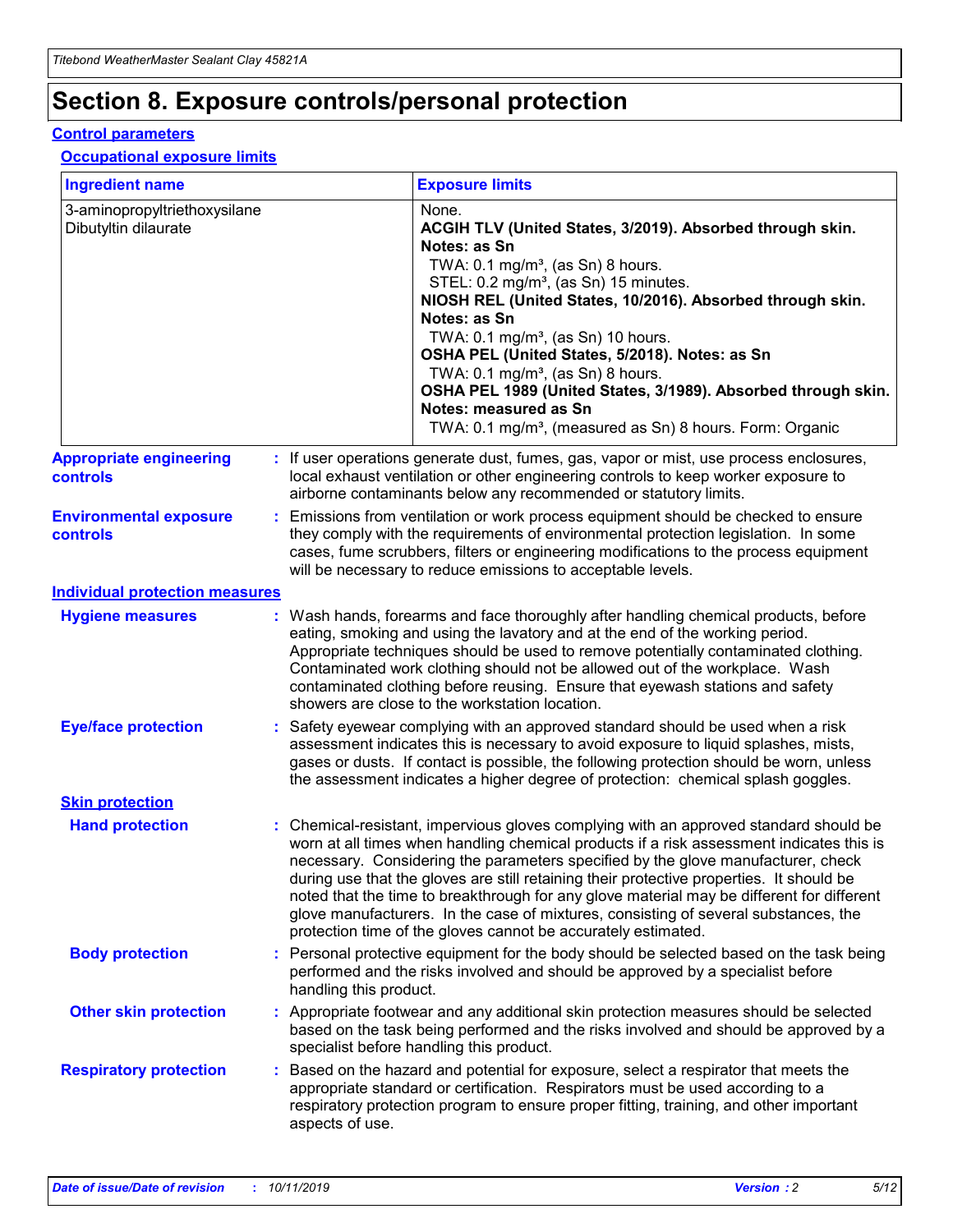### **Section 9. Physical and chemical properties**

#### **Appearance**

| <b>Physical state</b>                             | : Liquid. [Paste.]                                              |
|---------------------------------------------------|-----------------------------------------------------------------|
| Color                                             | Clay.                                                           |
| Odor                                              | : None [Slight]                                                 |
| <b>Odor threshold</b>                             | : Not available.                                                |
| рH                                                | : Not applicable.                                               |
| <b>Melting point</b>                              | : Not available.                                                |
| <b>Boiling point</b>                              | : >100°C (>212°F)                                               |
| <b>Flash point</b>                                | : Closed cup: >200°C (>392°F) [Setaflash.]                      |
| <b>Evaporation rate</b>                           | $:$ <1 (butyl acetate = 1)                                      |
| <b>Flammability (solid, gas)</b>                  | : Not available.                                                |
| Lower and upper explosive<br>(flammable) limits   | : Not available.                                                |
| <b>VOC (less water, less</b><br>exempt solvents)  | : 0 g/l                                                         |
| <b>Volatility</b>                                 | $: 0\%$ (w/w)                                                   |
| <b>Vapor density</b>                              | : Not available.                                                |
| <b>Relative density</b>                           | : 1.4329                                                        |
| <b>Solubility</b>                                 | Insoluble in the following materials: cold water and hot water. |
| <b>Solubility in water</b>                        | : Not available.                                                |
| <b>Partition coefficient: n-</b><br>octanol/water | $:$ Not available.                                              |
| <b>Auto-ignition temperature</b>                  | : Not available.                                                |
| <b>Decomposition temperature</b>                  | : Not available.                                                |
| <b>Viscosity</b>                                  |                                                                 |

### **Section 10. Stability and reactivity**

| <b>Reactivity</b>                            |    | : No specific test data related to reactivity available for this product or its ingredients.            |
|----------------------------------------------|----|---------------------------------------------------------------------------------------------------------|
| <b>Chemical stability</b>                    |    | : The product is stable.                                                                                |
| <b>Possibility of hazardous</b><br>reactions |    | : Under normal conditions of storage and use, hazardous reactions will not occur.                       |
| <b>Conditions to avoid</b>                   |    | : No specific data.                                                                                     |
| <b>Incompatible materials</b>                | ٠. | No specific data.                                                                                       |
| <b>Hazardous decomposition</b><br>products   | ÷. | Under normal conditions of storage and use, hazardous decomposition products should<br>not be produced. |

### **Section 11. Toxicological information**

### **Information on toxicological effects**

#### **Acute toxicity**

| <b>Product/ingredient name</b> | <b>Result</b>           | <b>Species</b> | <b>Dose</b>                | <b>Exposure</b> |
|--------------------------------|-------------------------|----------------|----------------------------|-----------------|
| 3-aminopropyltriethoxysilane   | <b>ILD50 Dermal</b>     | Rabbit         | 4.29 g/kg                  |                 |
| Dibutyltin dilaurate           | ILD50 Oral<br>LD50 Oral | Rat<br>Rat     | $1.57$ g/kg<br>175 $mg/kg$ |                 |
|                                |                         |                |                            |                 |

**Irritation/Corrosion**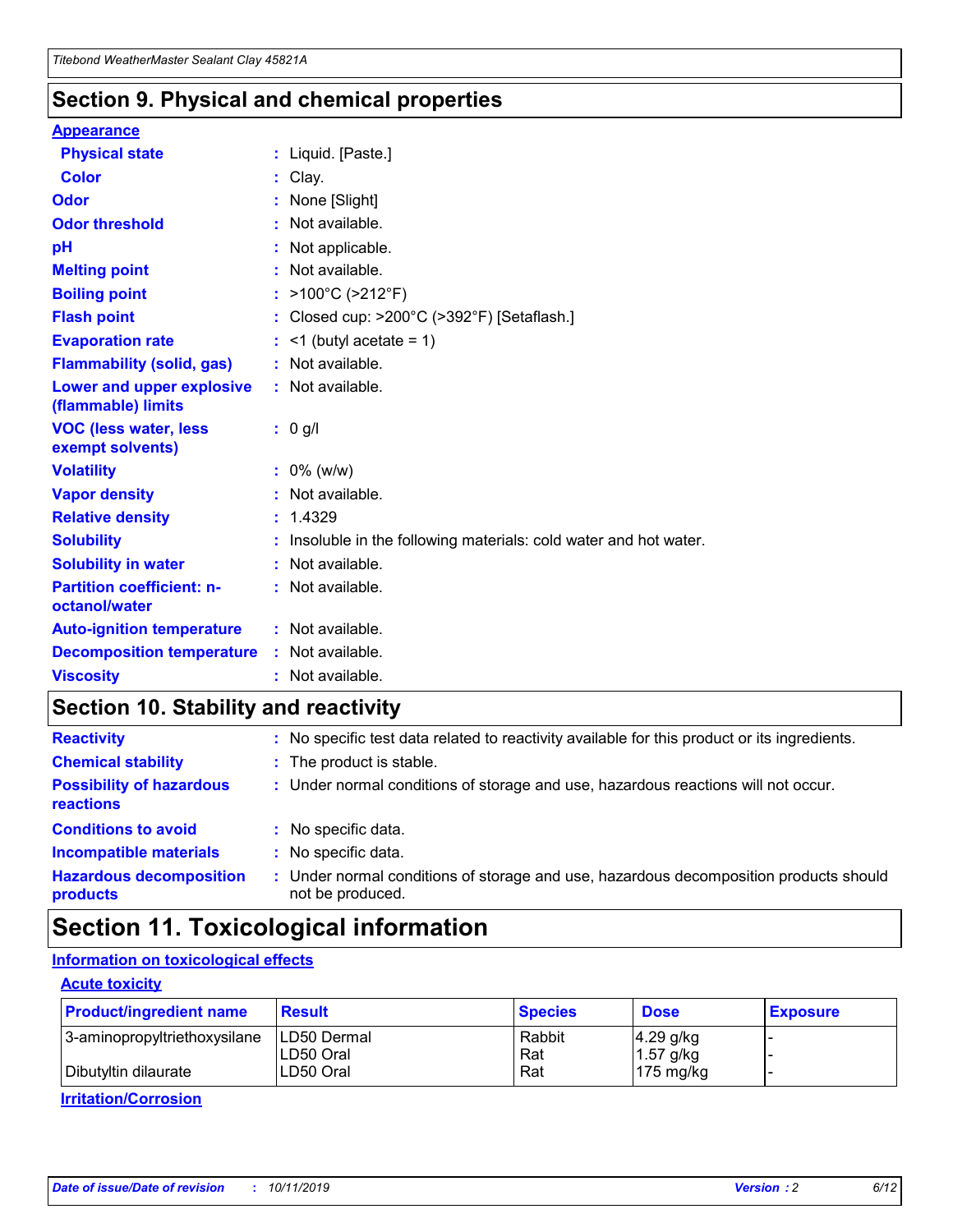## **Section 11. Toxicological information**

| <b>Product/ingredient name</b> | <b>Result</b>            | <b>Species</b> | <b>Score</b> | <b>Exposure</b>           | <b>Observation</b> |
|--------------------------------|--------------------------|----------------|--------------|---------------------------|--------------------|
| 3-aminopropyltriethoxysilane   | Eyes - Mild irritant     | Rabbit         |              | $100 \text{ mg}$          |                    |
|                                | Eyes - Severe irritant   | Rabbit         |              | 24 hours 750              |                    |
|                                |                          |                |              | ug                        |                    |
|                                | Skin - Severe irritant   | Rabbit         |              | 24 hours 5                | -                  |
| Dibutyltin dilaurate           | Eyes - Moderate irritant | Rabbit         |              | mq<br><b>24 hours 100</b> |                    |
|                                |                          |                |              | mg                        |                    |
|                                | Skin - Severe irritant   | Rabbit         |              | 500 mg                    | -                  |

#### **Sensitization**

Not available.

#### **Mutagenicity**

Not available.

#### **Carcinogenicity**

Not available.

#### **Reproductive toxicity**

Not available.

#### **Teratogenicity**

Not available.

#### **Specific target organ toxicity (single exposure)**

Not available.

#### **Specific target organ toxicity (repeated exposure)**

| <b>Name</b>                                                                  |                                                                                                                             | <b>Category</b> | <b>Route of</b><br>exposure | <b>Target organs</b> |
|------------------------------------------------------------------------------|-----------------------------------------------------------------------------------------------------------------------------|-----------------|-----------------------------|----------------------|
| Dibutyltin dilaurate                                                         |                                                                                                                             | Category 1      |                             | respiratory system   |
| <b>Aspiration hazard</b><br>Not available.                                   |                                                                                                                             |                 |                             |                      |
| <b>Information on the likely</b><br>routes of exposure                       | : Not available.                                                                                                            |                 |                             |                      |
| <b>Potential acute health effects</b>                                        |                                                                                                                             |                 |                             |                      |
| <b>Eye contact</b>                                                           | : May cause eye irritation.                                                                                                 |                 |                             |                      |
| <b>Inhalation</b>                                                            | : No known significant effects or critical hazards.                                                                         |                 |                             |                      |
| <b>Skin contact</b>                                                          | : May cause skin irritation.                                                                                                |                 |                             |                      |
| <b>Ingestion</b>                                                             | : No known significant effects or critical hazards.                                                                         |                 |                             |                      |
| Symptoms related to the physical, chemical and toxicological characteristics |                                                                                                                             |                 |                             |                      |
| <b>Eye contact</b>                                                           | : Adverse symptoms may include the following:<br>irritation<br>watering<br>redness                                          |                 |                             |                      |
| <b>Inhalation</b>                                                            | : Adverse symptoms may include the following:<br>reduced fetal weight<br>increase in fetal deaths<br>skeletal malformations |                 |                             |                      |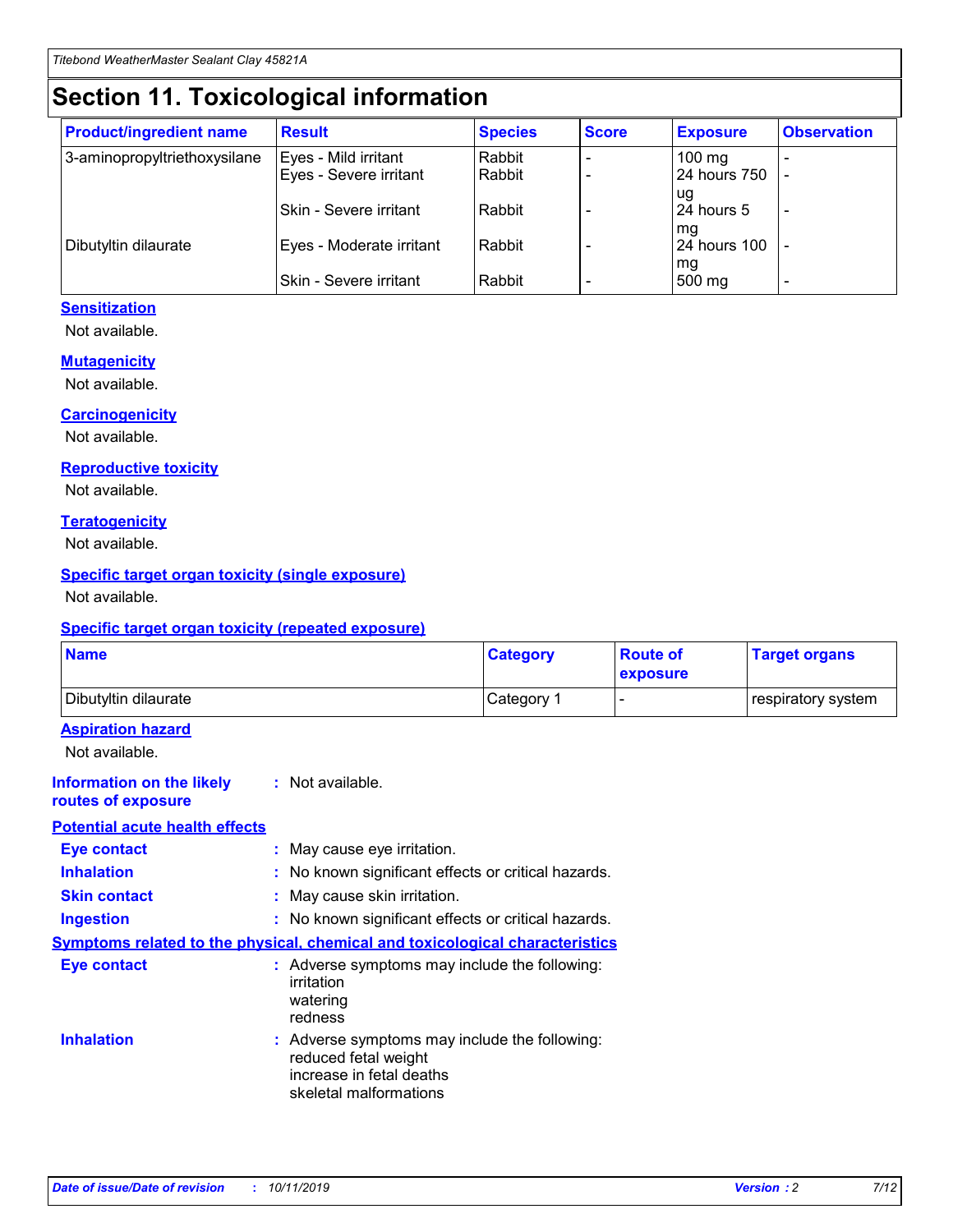## **Section 11. Toxicological information**

| <b>Skin contact</b>                     | : Adverse symptoms may include the following:<br>irritation<br>redness<br>reduced fetal weight<br>increase in fetal deaths<br>skeletal malformations |
|-----------------------------------------|------------------------------------------------------------------------------------------------------------------------------------------------------|
| <b>Ingestion</b>                        | : Adverse symptoms may include the following:<br>reduced fetal weight<br>increase in fetal deaths<br>skeletal malformations                          |
|                                         | Delayed and immediate effects and also chronic effects from short and long term exposure                                                             |
| <b>Short term exposure</b>              |                                                                                                                                                      |
| <b>Potential immediate</b><br>effects   | : Not available.                                                                                                                                     |
| <b>Potential delayed effects</b>        | : Not available.                                                                                                                                     |
| <b>Long term exposure</b>               |                                                                                                                                                      |
| <b>Potential immediate</b><br>effects   | : Not available.                                                                                                                                     |
| <b>Potential delayed effects</b>        | : Not available.                                                                                                                                     |
| <b>Potential chronic health effects</b> |                                                                                                                                                      |
| Not available.                          |                                                                                                                                                      |
| <b>General</b>                          | : Once sensitized, a severe allergic reaction may occur when subsequently exposed to<br>very low levels.                                             |
| <b>Carcinogenicity</b>                  | : No known significant effects or critical hazards.                                                                                                  |
| <b>Mutagenicity</b>                     | No known significant effects or critical hazards.                                                                                                    |
| <b>Teratogenicity</b>                   | May damage the unborn child.                                                                                                                         |
| <b>Developmental effects</b>            | No known significant effects or critical hazards.                                                                                                    |
| <b>Fertility effects</b>                | : May damage fertility.                                                                                                                              |
| <b>Numerical measures of toxicity</b>   |                                                                                                                                                      |
| <b>Acute toxicity estimates</b>         |                                                                                                                                                      |
|                                         |                                                                                                                                                      |

Not available.

## **Section 12. Ecological information**

#### **Toxicity**

| <b>Product/ingredient name</b> | <b>Result</b>                     | <b>Species</b>                       | <b>Exposure</b> |
|--------------------------------|-----------------------------------|--------------------------------------|-----------------|
| Dibutyltin dilaurate           | Chronic EC10 > 2 mg/l Fresh water | Algae - Scenedesmus<br>I subspicatus | l 96 hours      |

#### **Persistence and degradability**

| <b>Product/ingredient name</b> | Test                                                                           | <b>Result</b>  |                   | <b>Dose</b> | <b>Inoculum</b>         |
|--------------------------------|--------------------------------------------------------------------------------|----------------|-------------------|-------------|-------------------------|
| Dibutyltin dilaurate           | OECD 301F<br>Ready<br>Biodegradability -<br>Manometric<br>Respirometry<br>Test | 23 % - 28 days |                   |             |                         |
| <b>Product/ingredient name</b> | <b>Aquatic half-life</b>                                                       |                | <b>Photolysis</b> |             | <b>Biodegradability</b> |
| Dibutyltin dilaurate           |                                                                                |                |                   |             | Inherent                |

### **Bioaccumulative potential**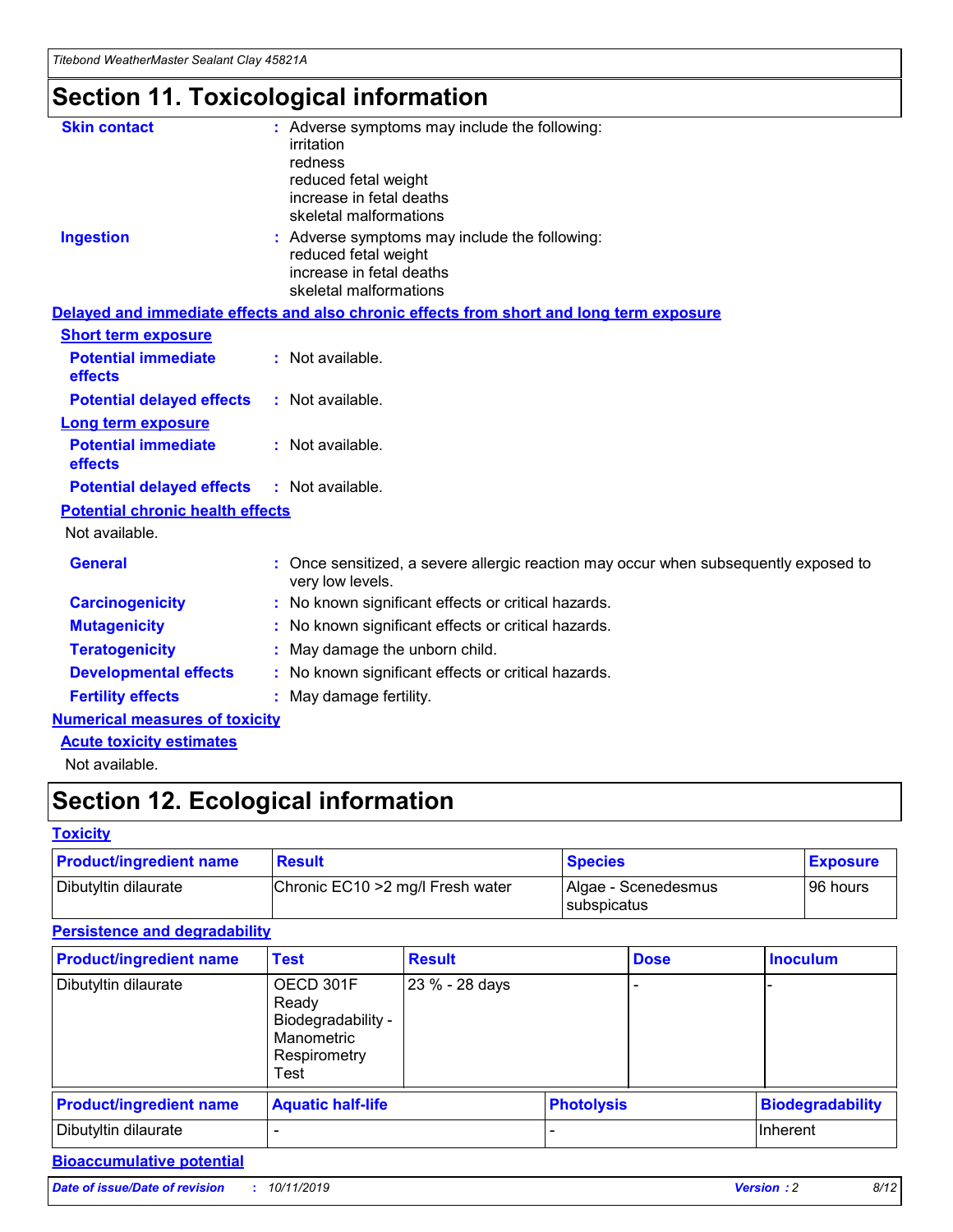## **Section 12. Ecological information**

| <b>Product/ingredient name</b>                       | ∣LoqP <sub>ow</sub> | <b>BCF</b>  | <b>Potential</b> |
|------------------------------------------------------|---------------------|-------------|------------------|
| 3-aminopropyltriethoxysilane<br>Dibutyltin dilaurate | 4.44                | 3.4<br>2.91 | low<br>low       |

#### **Mobility in soil**

| <i></i>                                                       |                                                     |
|---------------------------------------------------------------|-----------------------------------------------------|
| <b>Soil/water partition</b><br>coefficient (K <sub>oc</sub> ) | : Not available.                                    |
| <b>Other adverse effects</b>                                  | : No known significant effects or critical hazards. |

### **Section 13. Disposal considerations**

**Disposal methods :**

The generation of waste should be avoided or minimized wherever possible. Disposal of this product, solutions and any by-products should at all times comply with the requirements of environmental protection and waste disposal legislation and any regional local authority requirements. Dispose of surplus and non-recyclable products via a licensed waste disposal contractor. Waste should not be disposed of untreated to the sewer unless fully compliant with the requirements of all authorities with jurisdiction. Waste packaging should be recycled. Incineration or landfill should only be considered when recycling is not feasible. This material and its container must be disposed of in a safe way. Care should be taken when handling emptied containers that have not been cleaned or rinsed out. Empty containers or liners may retain some product residues. Avoid dispersal of spilled material and runoff and contact with soil, waterways, drains and sewers.

## **Section 14. Transport information**

|                                      | <b>DOT</b><br><b>Classification</b> | <b>TDG</b><br><b>Classification</b> | <b>Mexico</b><br><b>Classification</b> | <b>ADR/RID</b>           | <b>IMDG</b>              | <b>IATA</b>              |
|--------------------------------------|-------------------------------------|-------------------------------------|----------------------------------------|--------------------------|--------------------------|--------------------------|
| <b>UN number</b>                     | Not regulated.                      | Not regulated.                      | Not regulated.                         | Not regulated.           | Not regulated.           | Not regulated.           |
| <b>UN proper</b><br>shipping name    | $\qquad \qquad \blacksquare$        |                                     |                                        |                          |                          |                          |
| <b>Transport</b><br>hazard class(es) | $\blacksquare$                      | $\blacksquare$                      | $\blacksquare$                         | $\overline{\phantom{a}}$ | $\blacksquare$           | $\blacksquare$           |
| <b>Packing group</b>                 | $\overline{\phantom{a}}$            | $\overline{\phantom{0}}$            | $\overline{\phantom{0}}$               | -                        | $\overline{\phantom{0}}$ | $\overline{\phantom{a}}$ |
| <b>Environmental</b><br>hazards      | No.                                 | No.                                 | No.                                    | No.                      | No.                      | No.                      |

## **Section 15. Regulatory information**

#### **U.S. Federal regulations**

#### **SARA 302/304**

#### **Composition/information on ingredients**

No products were found.

**SARA 304 RQ :** Not applicable.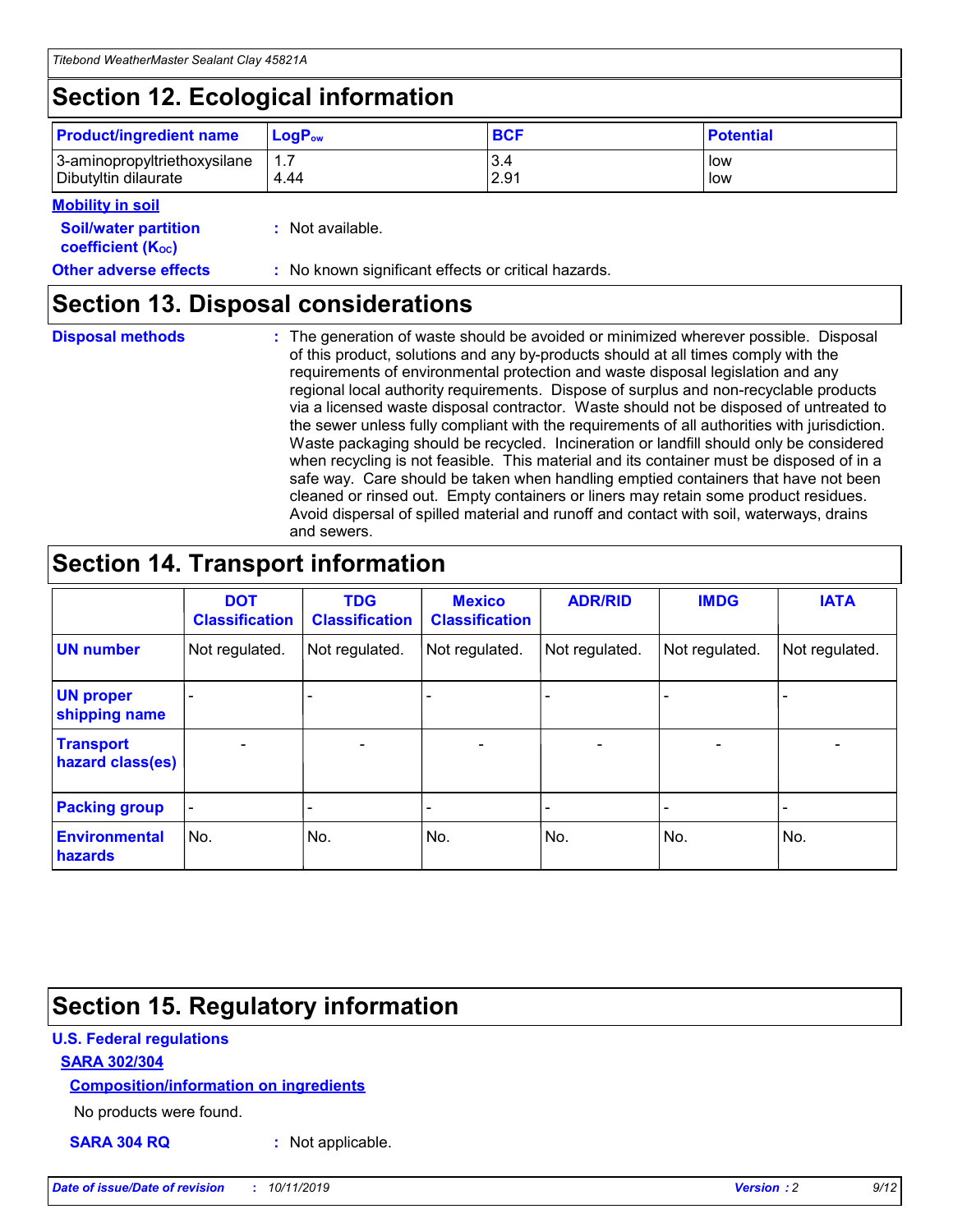### **Section 15. Regulatory information**

#### **SARA 311/312**

**Classification :** EYE IRRITATION - Category 2B SKIN SENSITIZATION - Category 1 TOXIC TO REPRODUCTION (Fertility) - Category 1B TOXIC TO REPRODUCTION (Unborn child) - Category 1B

#### **Composition/information on ingredients**

| <b>Name</b>                  | $\%$     | <b>Classification</b>                              |
|------------------------------|----------|----------------------------------------------------|
| 3-aminopropyltriethoxysilane | $\leq$ 3 | <b>FLAMMABLE LIQUIDS - Category 4</b>              |
|                              |          | <b>ACUTE TOXICITY (oral) - Category 4</b>          |
|                              |          | SKIN IRRITATION - Category 2                       |
|                              |          | EYE IRRITATION - Category 2A                       |
| Dibutyltin dilaurate         | ≤0.3     | ACUTE TOXICITY (oral) - Category 3                 |
|                              |          | SKIN CORROSION - Category 1C                       |
|                              |          | SERIOUS EYE DAMAGE - Category 1                    |
|                              |          | SKIN SENSITIZATION - Category 1                    |
|                              |          | <b>GERM CELL MUTAGENICITY - Category 2</b>         |
|                              |          | TOXIC TO REPRODUCTION (Fertility) - Category 1B    |
|                              |          | TOXIC TO REPRODUCTION (Unborn child) - Category 1B |
|                              |          | SPECIFIC TARGET ORGAN TOXICITY (REPEATED           |
|                              |          | EXPOSURE) (respiratory system) - Category 1        |

#### **State regulations**

| <b>Massachusetts</b> | : None of the components are listed. |
|----------------------|--------------------------------------|
| <b>New York</b>      | : None of the components are listed. |
| <b>New Jersey</b>    | : None of the components are listed. |
| <b>Pennsylvania</b>  | : None of the components are listed. |

#### **California Prop. 65**

**A** WARNING: This product can expose you to methanol, which is known to the State of California to cause birth defects or other reproductive harm. For more information go to www.P65Warnings.ca.gov.

| <b>Ingredient name</b> | No significant risk Maximum<br>level | acceptable dosage<br>level |
|------------------------|--------------------------------------|----------------------------|
| methanol               |                                      | Yes.                       |

#### **International regulations**

**Chemical Weapon Convention List Schedules I, II & III Chemicals** Not listed.

#### **Montreal Protocol**

Not listed.

**Stockholm Convention on Persistent Organic Pollutants**

Not listed.

### **UNECE Aarhus Protocol on POPs and Heavy Metals**

Not listed.

#### **Inventory list**

### **China :** All components are listed or exempted.

**United States TSCA 8(b) inventory :** All components are active or exempted.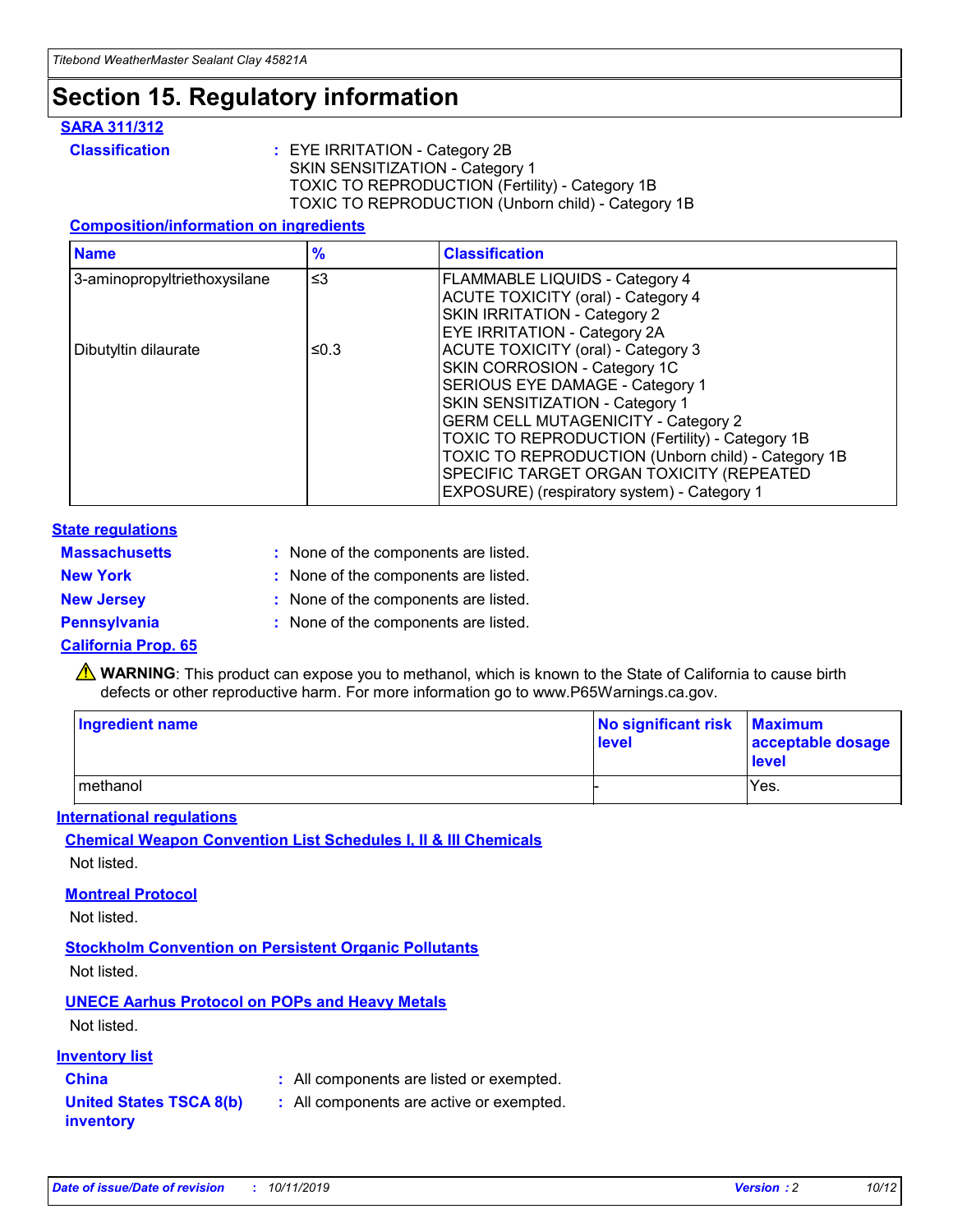## **Section 16. Other information**

**Hazardous Material Information System (U.S.A.)**



**Caution: HMIS® ratings are based on a 0-4 rating scale, with 0 representing minimal hazards or risks, and 4 representing significant hazards or risks. Although HMIS® ratings and the associated label are not required on SDSs or products leaving a facility under 29 CFR 1910.1200, the preparer may choose to provide them. HMIS® ratings are to be used with a fully implemented HMIS® program. HMIS® is a registered trademark and service mark of the American Coatings Association, Inc.**

**The customer is responsible for determining the PPE code for this material. For more information on HMIS® Personal Protective Equipment (PPE) codes, consult the HMIS® Implementation Manual.**

#### **National Fire Protection Association (U.S.A.)**



**Reprinted with permission from NFPA 704-2001, Identification of the Hazards of Materials for Emergency Response Copyright ©1997, National Fire Protection Association, Quincy, MA 02269. This reprinted material is not the complete and official position of the National Fire Protection Association, on the referenced subject which is represented only by the standard in its entirety.**

**Copyright ©2001, National Fire Protection Association, Quincy, MA 02269. This warning system is intended to be interpreted and applied only by properly trained individuals to identify fire, health and reactivity hazards of chemicals. The user is referred to certain limited number of chemicals with recommended classifications in NFPA 49 and NFPA 325, which would be used as a guideline only. Whether the chemicals are classified by NFPA or not, anyone using the 704 systems to classify chemicals does so at their own risk.**

#### **Procedure used to derive the classification**

| <b>Classification</b>                                                                                                                                                    |                                                                                                                                                                                                                                                                                                                                                                                                                                                                                                                                                               | <b>Justification</b>                                                     |
|--------------------------------------------------------------------------------------------------------------------------------------------------------------------------|---------------------------------------------------------------------------------------------------------------------------------------------------------------------------------------------------------------------------------------------------------------------------------------------------------------------------------------------------------------------------------------------------------------------------------------------------------------------------------------------------------------------------------------------------------------|--------------------------------------------------------------------------|
| EYE IRRITATION - Category 2B<br>SKIN SENSITIZATION - Category 1<br>TOXIC TO REPRODUCTION (Fertility) - Category 1B<br>TOXIC TO REPRODUCTION (Unborn child) - Category 1B |                                                                                                                                                                                                                                                                                                                                                                                                                                                                                                                                                               | Expert judgment<br>Expert judgment<br>Expert judgment<br>Expert judgment |
| <b>History</b>                                                                                                                                                           |                                                                                                                                                                                                                                                                                                                                                                                                                                                                                                                                                               |                                                                          |
| Date of printing                                                                                                                                                         | : 4/22/2022                                                                                                                                                                                                                                                                                                                                                                                                                                                                                                                                                   |                                                                          |
| Date of issue/Date of<br>revision                                                                                                                                        | : 10/11/2019                                                                                                                                                                                                                                                                                                                                                                                                                                                                                                                                                  |                                                                          |
| Date of previous issue                                                                                                                                                   | : 10/16/2020                                                                                                                                                                                                                                                                                                                                                                                                                                                                                                                                                  |                                                                          |
| <b>Version</b>                                                                                                                                                           | $\therefore$ 2                                                                                                                                                                                                                                                                                                                                                                                                                                                                                                                                                |                                                                          |
| <b>Key to abbreviations</b>                                                                                                                                              | $:$ ATE = Acute Toxicity Estimate<br><b>BCF</b> = Bioconcentration Factor<br>GHS = Globally Harmonized System of Classification and Labelling of Chemicals<br>IATA = International Air Transport Association<br>IBC = Intermediate Bulk Container<br><b>IMDG = International Maritime Dangerous Goods</b><br>LogPow = logarithm of the octanol/water partition coefficient<br>MARPOL = International Convention for the Prevention of Pollution From Ships, 1973<br>as modified by the Protocol of 1978. ("Marpol" = marine pollution)<br>UN = United Nations |                                                                          |